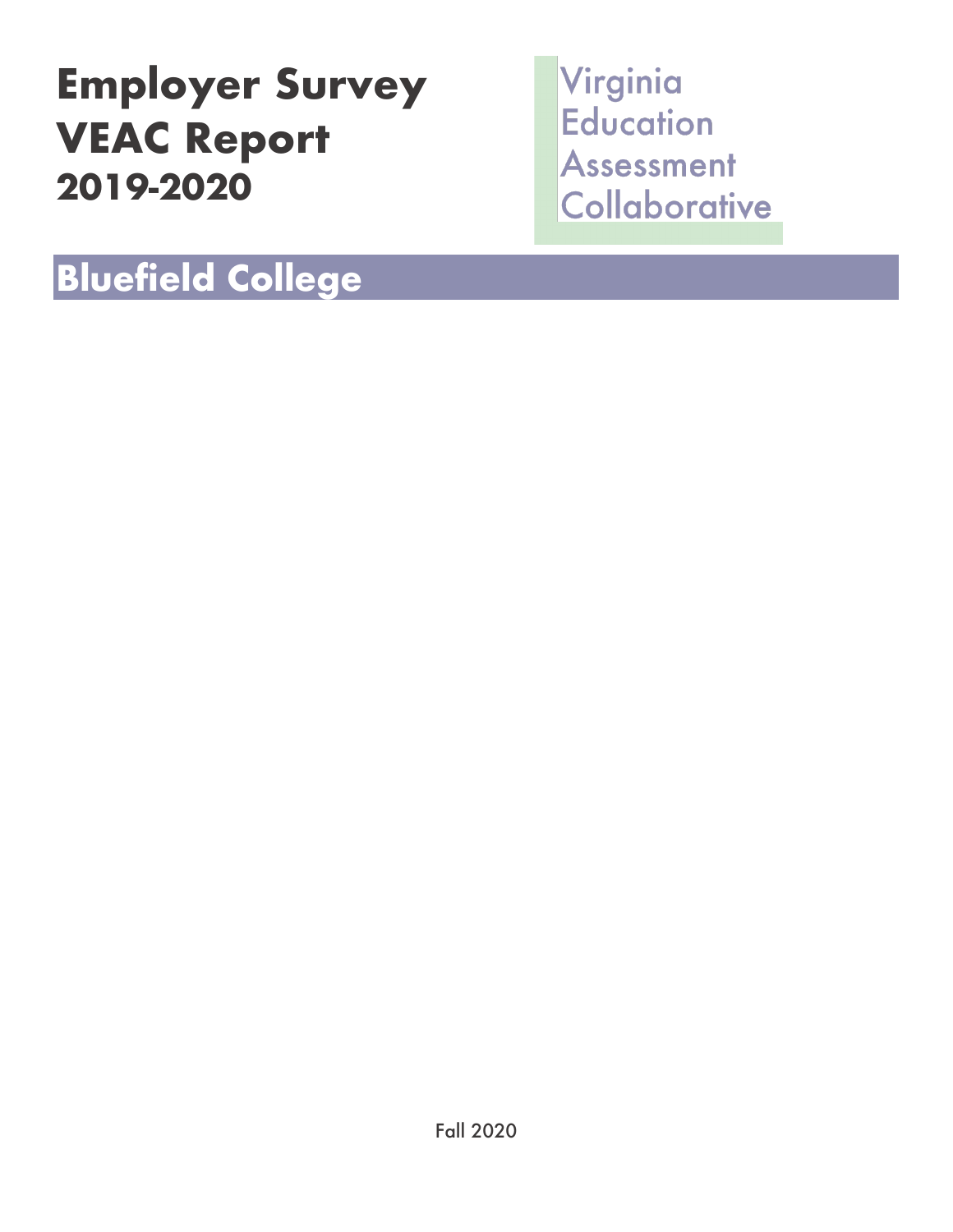#### **Virginia Education Assessment Collaborative**

The Virginia Education Assessment Collaborative (VEAC) is an outgrowth of several collaborations taking place between Educator Preparation Programs (EPP) in the Commonwealth of Virginia. The purpose of VEAC is to provide a centralized assessment structure for Virginia EPPs that standardizes and reduces the complexity of data collection for both the Virginia Department of Education (VDOE) and the Council for the Accreditation of Educator Preparation (CAEP).

Visit us at www.projectveac.org.

#### **VEAC Steering Committee**

#### **Chairs:**

Jillian McGraw – University of Virginia Joel Hanel - University of Richmond

**Leaders:**

Mandy Turner - University of Virginia Adrienne Sullivan – George Mason University Amy Thelk – James Madison University Angie Wetzel – Virginia Commonwealth University

#### **Data Collection Process**

VEAC partners submitted contact information for program completer's employers to VEAC in January 2020. Initial recruitment for the survey was conducted on July 30, 2020 and was open with reminders through late September 2020. Due to COVID-19, VEAC extended the timeline for data collection in the employer survey.

#### **Survey Response Rates**

For our 2019-2020 Pilot, VEAC fielded the Employer Survey to 1902 employers from17 of the 18 EPP pilot participants who provided contact fields for program completers' employers.

Upon closing the survey in September 2020, VEAC collected 488 (25.66%) complete and partial responses. Related to the 14 InTASC/VUPS items, VEAC collected between 441(23.19) to 456 (23.97%) responses. On the overall satisfaction item, VEAC collected 457 (24.03%) employer responses.

On the optional open-ended item, 201 (10.57%) employers provided a response to the open-ended items.

For Bluefield College, the EPP had a 20% response rate on the VEAC Employer Survey based on the total number of contacts submitted to VEAC minus the number of failed/bounced emails. Note that VEAC and Bluefield College worked to correct the number of bounced emails via list revisions.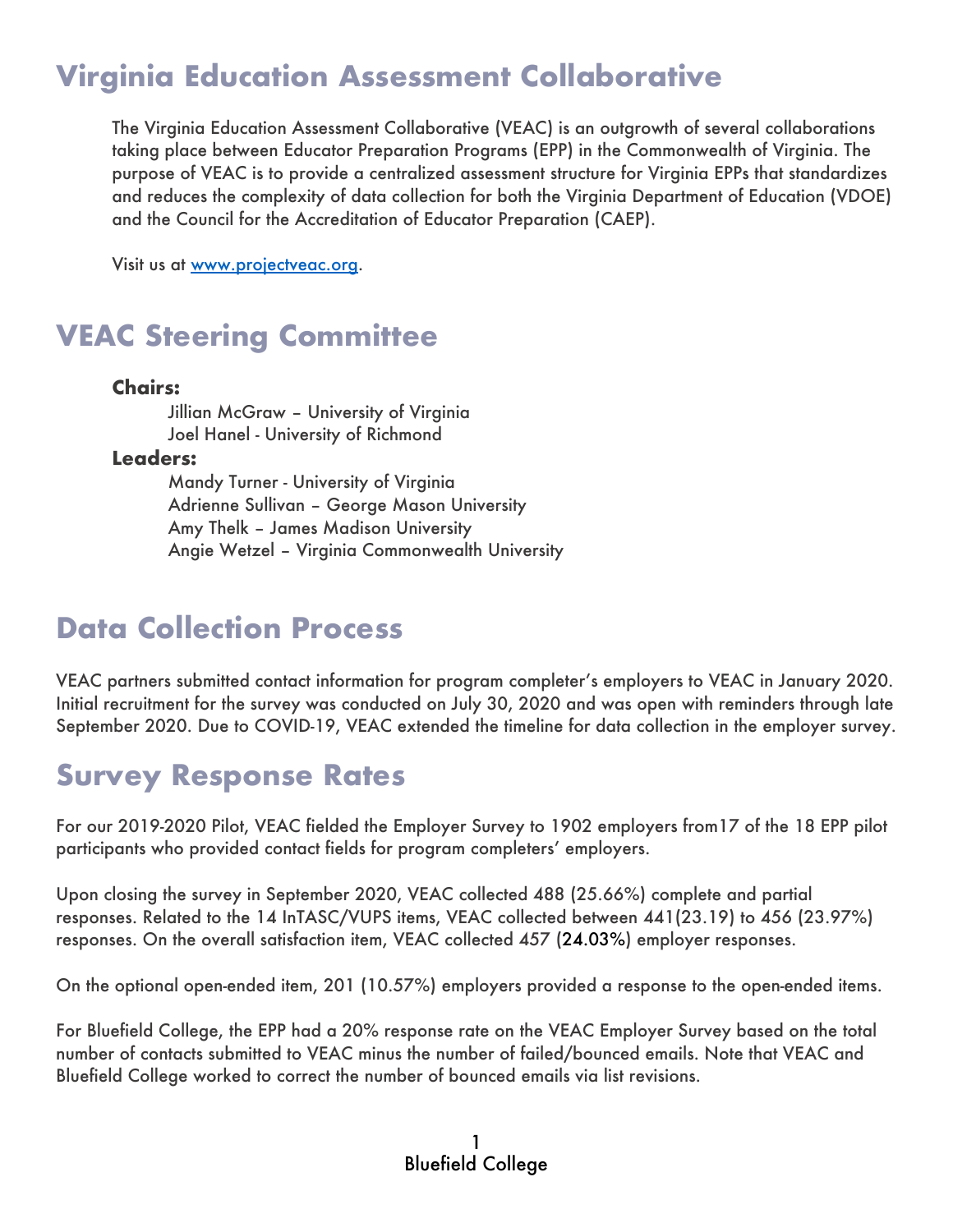### **Overall Program Satisfaction**

This section addresses the overall readiness item in the VEAC employer survey. Specifically, the item asks employers, "Based on your experiences with this teacher, what best describes the extent to which they were ready to meet the needs of students in your school?" Respondent employers could respond "Fully ready (able to have an immediate impact on student learning), Mostly ready (able to successfully meet the needs of most students," "Moderately ready (in order to be successful, needed additional training, support, and coaching beyond what is typically provided to beginning teachers)," "Minimally ready (limited success meeting the needs of students and improving outcomes even with additional supports)" or "Not ready (unable to meet the needs of students even with additional supports)." On this overall satisfaction item, there were 457 responses collected.

To find the average overall satisfaction, responses are coded, from 1 to 5. Higher values indicate more satisfaction, and lower values indicate more dissatisfaction. Table 1 provides descriptive statistics on this scaled version of the overall satisfaction item.

|                             | Mean | <b>Standard</b><br><b>Deviation</b> | <b>Standard</b><br>Error | Lower 95%<br>CI from<br>Mean | Upper 95%<br>CI from<br>Mean | N              |
|-----------------------------|------|-------------------------------------|--------------------------|------------------------------|------------------------------|----------------|
| <b>Bluefield</b><br>College | 5.00 | 0.000                               | 0.000                    | $\sim$                       | $\overline{\phantom{a}}$     | $\overline{2}$ |
| <b>ALL VEAC</b>             | 4.49 | .798                                | .037                     | 4.42                         | 4.53                         | 457            |

**Table 1: Overall Satisfaction Scaled Descriptive**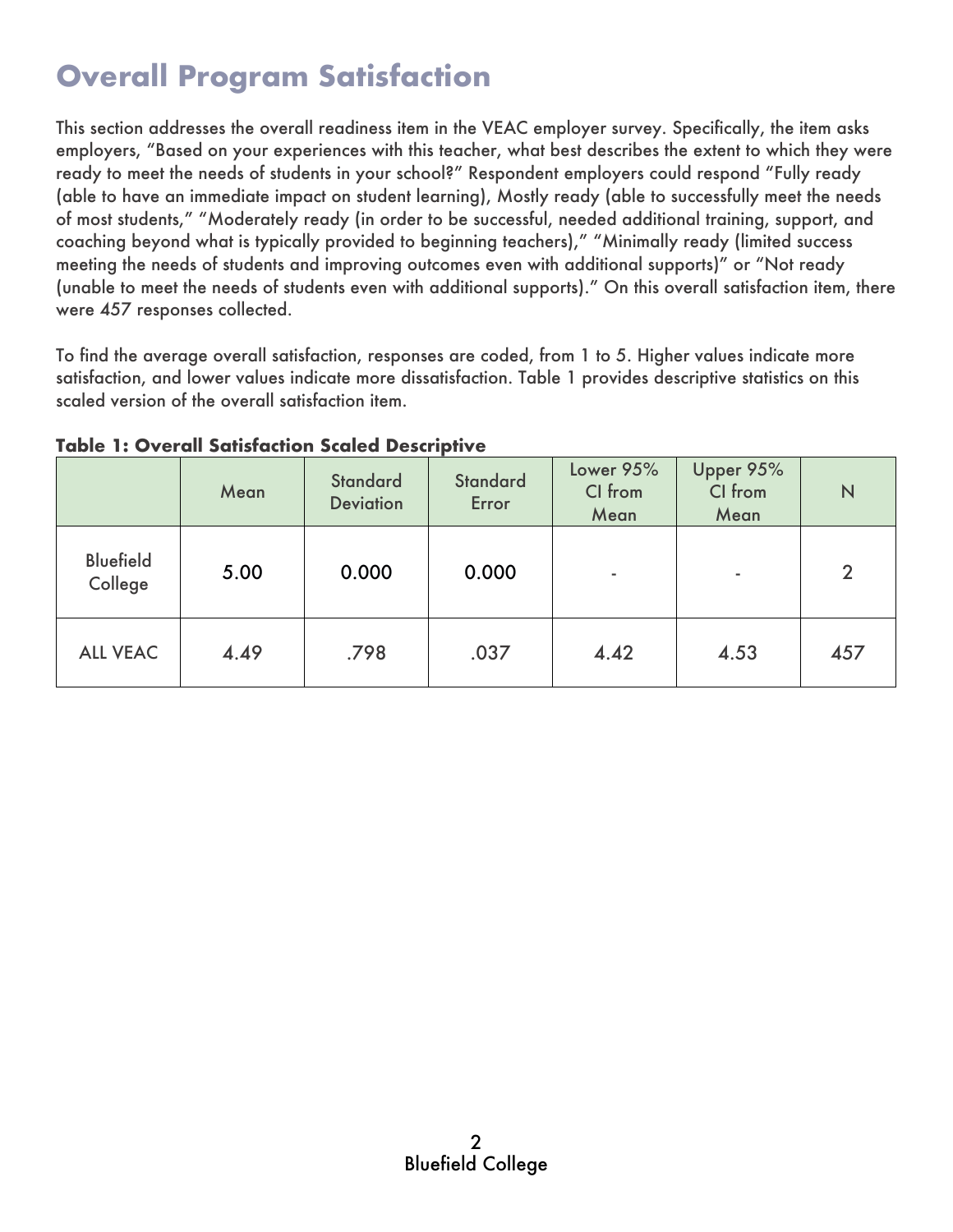### **Employer Satisfaction on VUPS/InTASC**

#### **Table 2: Tagged VUPS/InTASC Survey Items**

Please rate \${e://Field/C.FirstName} \${e://Field/C.LastName}'s performance on each of the following:

| Item                                                                                                                                                                                                                                                                 | <b>EPP Mean</b><br><b>Bluefield</b> | <b>EPP N</b><br><b>Bluefield</b> | <b>VEAC</b><br>Mean | <b>VEAC</b><br>Mean-<br>95% CI | <b>VEAC</b><br>Mean +<br>95% CI | <b>VEAC</b><br>N |
|----------------------------------------------------------------------------------------------------------------------------------------------------------------------------------------------------------------------------------------------------------------------|-------------------------------------|----------------------------------|---------------------|--------------------------------|---------------------------------|------------------|
| A: Demonstrates an<br>understanding of the curriculum,<br>subject content, and the<br>developmental needs of students<br>by providing relevant learning<br>experiences.                                                                                              | 5.00                                | $\overline{2}$                   | 3.36                | 3.36                           | 3.42                            | 456              |
| B: Plans using state standards,<br>the school's curriculum, effective<br>strategies, resources, and data<br>to meet the needs of all students.                                                                                                                       | 3.50                                | $\overline{2}$                   | 3.35                | 3.35                           | 3.40                            | 456              |
| C: Effectively engages students in<br>learning by using a variety of<br>instructional strategies in order to<br>meet individual learning needs.                                                                                                                      | 3.50                                | $\overline{2}$                   | 3.35                | 3.35                           | 3.41                            | 455              |
| D: Systematically gathers,<br>analyzes, and uses all relevant<br>data to measure student<br>academic progress, guide<br>instructional content and delivery<br>methods, and provide timely<br>feedback to both students and<br>parents throughout the school<br>year. | 3.50                                | $\overline{2}$                   | 3.26                | 3.26                           | 3.32                            | 455              |
| E: Uses resources, routines, and<br>procedures to provide a<br>respectful, positive, safe, student<br>centered environment that is<br>conducive to learning.                                                                                                         | 3.00                                | $\overline{2}$                   | 3.39                | 3.39                           | 3.45                            | 456              |
| F: Maintains a commitment to<br>professional ethics,<br>communicates effectively, and<br>takes responsibility for and<br>participates in professional<br>growth that results in enhanced<br>student learning.                                                        | 4.00                                | $\overline{2}$                   | 3.46                | 3.46                           | 3.52                            | 456              |
| G: Work results in acceptable,<br>measurable, and appropriate<br>student academic progress.                                                                                                                                                                          | 4.00                                | $\overline{2}$                   | 3.31                | 3.31                           | 3.37                            | 454              |